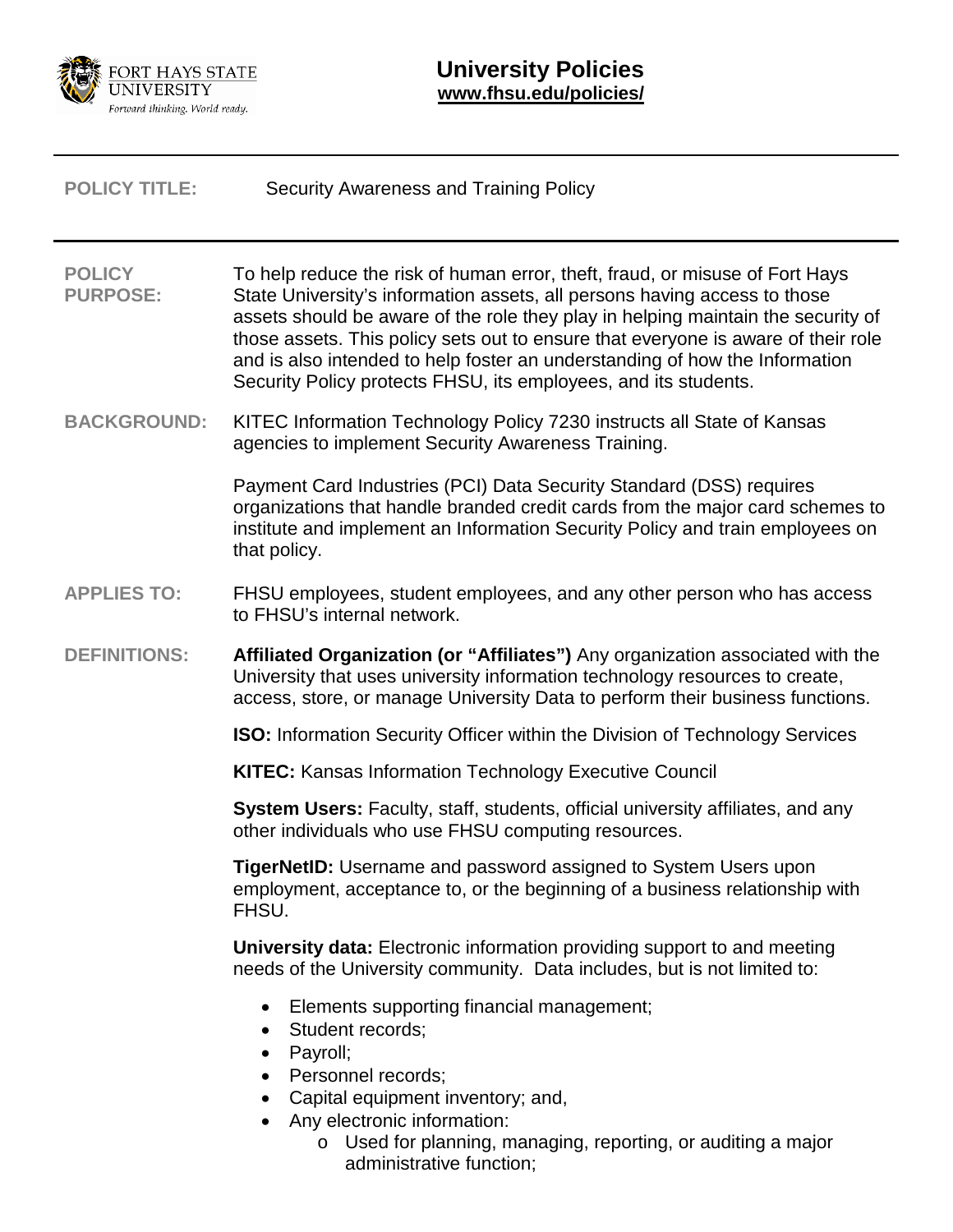- o Referenced or used by a Department(s) or College(s) to conduct University business;
- o Included in a University administrative report; or,
- o Used to derive a data element meeting any of the criteria above.

#### **CONTENTS:**

### **Contents**

# **POLICY**

# **STATEMENT: Required Training**

<span id="page-1-0"></span>FHSU will provide and conduct security awareness training in accordance with the KITEC Information Technology Security Standards (policy 7230A).

Security awareness training is required for System Users. This includes visiting faculty, emeritus or retired faculty, contractors, or business partners with access to student or personnel data, the internal FHSU network, or the FHSU VPN.

## **Responsibilities**

<span id="page-1-1"></span>The ISO will oversee FHSU's Security Awareness and Training program, including development, implementation, testing, and annual review of content.

The ISO or designee will coordinate, monitor and track the completion of the Security Awareness Training for all System Users and report incomplete training to the respective manager or responsible party.

The ISO or designee will ensure that current versions of the FHSU security policies and procedures are included in the Security Awareness Training.

The Risk Management Committee will determine which training modules to assign. Security Awareness and Training will include, at a minimum, contents described in the Kansas information Technology Executive Council's Information Technology Security Standards (policy 7230A), section 8.5.

Each manager, department chair, or director is responsible for ensuring that his or her respective employees and student employees complete mandatory Security Awareness Training. Each manager, department chair, or director is also responsible for visiting faculty, retired or emeritus faculty, contractors, or business partners who gain access to the internal FHSU network at the request of a department.

All new System Users will complete the Security Awareness Training course within the first 30 days of commencing work and repeat the training at least on an annual basis afterward.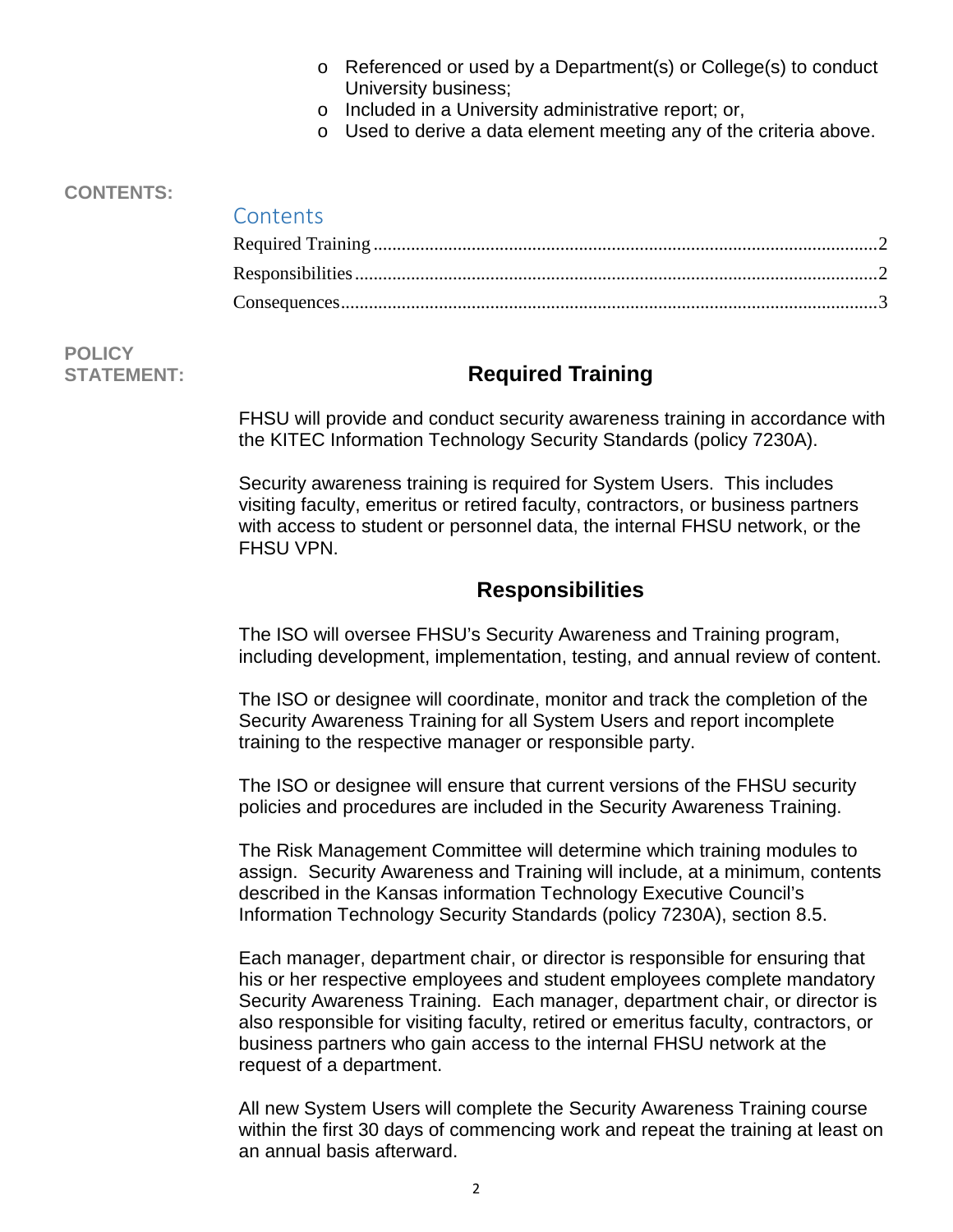All System Users will acknowledge that they have read, understand, and accept the FHSU Information Security policies and procedures included in the training.

## **Consequences**

<span id="page-2-0"></span>The ISO or designee may revoke information technology access until mandatory Security Awareness Training is completed.

**EXCLUSIONS OR SPECIAL CIRCUMSTANCE S: RELATED DOCUMENTS: Policies:** Acceptable Use Policy Data Classification Policy Email Policy Endpoint Protection and Configuration Policy Information Security Policy Media Sanitization and Disposal Policy Physical Security of Data Center and University Data Policy **Forms: Other:** FHSU Security Awareness and Training Procedure KEYWORDS: Security, information technology, training **RESPONSIBLE OFFICE:** Division of Technology Services **RESPONSIBLE UNIVERSITY OFFICIAL:** Director of Technology Services **ORIGINATION DATE:** 3/2017 **REVIEW CYCLE:** Every 3 years